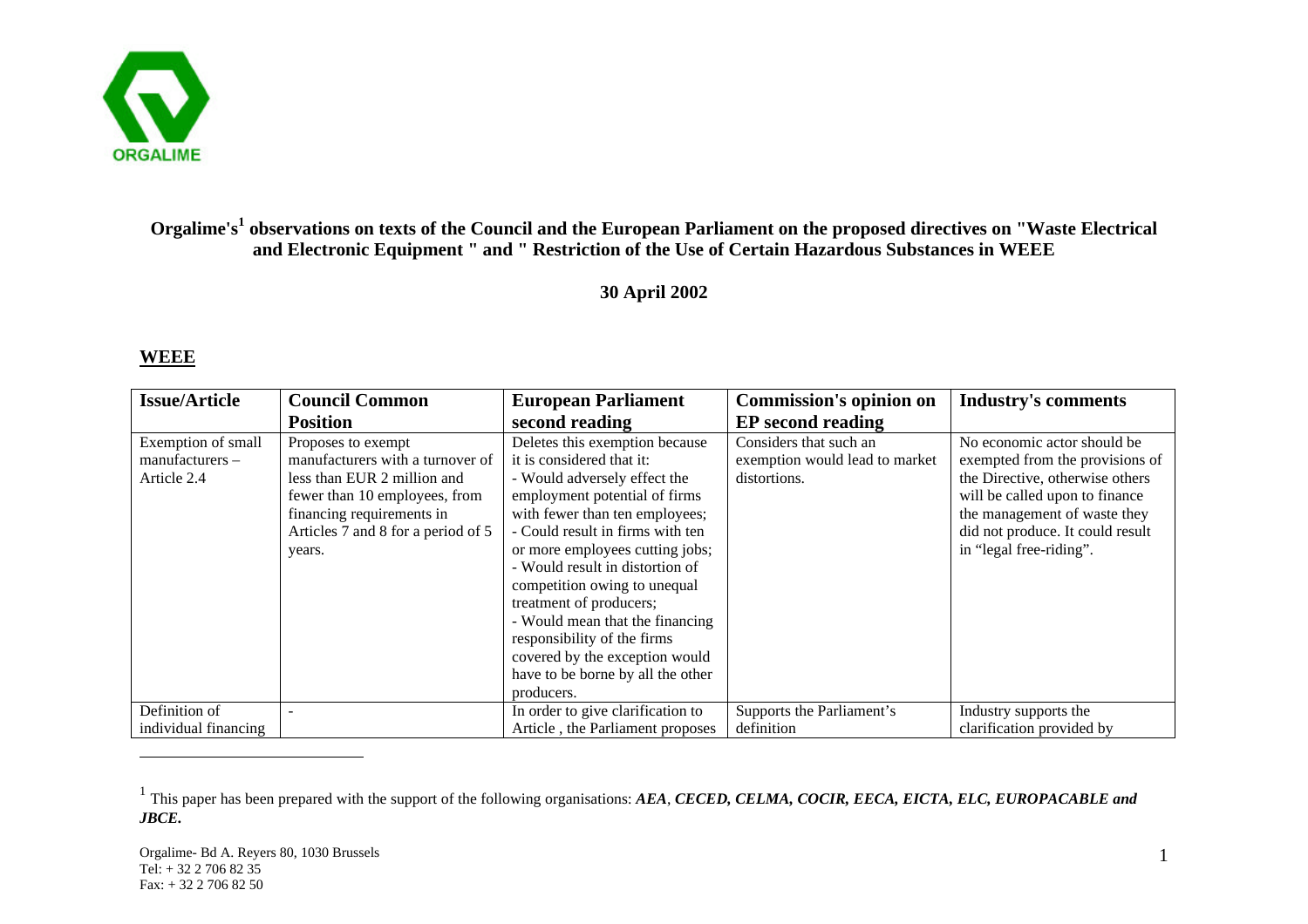| <b>Issue/Article</b>                                                  | <b>Council Common</b>                                                                                                                                                                                                                                                                                                  | <b>European Parliament</b>                                                                                                                                                                                                                                                                                                                                                                                                                                                                                                                                                                                                         | <b>Commission's opinion on</b>                                                                                                                                                                                                                                                                                                                                                                                                                                                                   | <b>Industry's comments</b>                                                                                                                                                                                                                                                                                                                                                                                                                                                                                                                                                                                                                                                                                            |
|-----------------------------------------------------------------------|------------------------------------------------------------------------------------------------------------------------------------------------------------------------------------------------------------------------------------------------------------------------------------------------------------------------|------------------------------------------------------------------------------------------------------------------------------------------------------------------------------------------------------------------------------------------------------------------------------------------------------------------------------------------------------------------------------------------------------------------------------------------------------------------------------------------------------------------------------------------------------------------------------------------------------------------------------------|--------------------------------------------------------------------------------------------------------------------------------------------------------------------------------------------------------------------------------------------------------------------------------------------------------------------------------------------------------------------------------------------------------------------------------------------------------------------------------------------------|-----------------------------------------------------------------------------------------------------------------------------------------------------------------------------------------------------------------------------------------------------------------------------------------------------------------------------------------------------------------------------------------------------------------------------------------------------------------------------------------------------------------------------------------------------------------------------------------------------------------------------------------------------------------------------------------------------------------------|
|                                                                       | <b>Position</b>                                                                                                                                                                                                                                                                                                        | second reading                                                                                                                                                                                                                                                                                                                                                                                                                                                                                                                                                                                                                     | <b>EP</b> second reading                                                                                                                                                                                                                                                                                                                                                                                                                                                                         |                                                                                                                                                                                                                                                                                                                                                                                                                                                                                                                                                                                                                                                                                                                       |
| Article 3 point (1a)                                                  |                                                                                                                                                                                                                                                                                                                        | a definition to individual<br>financing. It states that<br>individual financing means the<br>responsibility of each producer<br>for the costs associated with its<br>own products.                                                                                                                                                                                                                                                                                                                                                                                                                                                 |                                                                                                                                                                                                                                                                                                                                                                                                                                                                                                  | Parliament's definition of<br>"individual financing".                                                                                                                                                                                                                                                                                                                                                                                                                                                                                                                                                                                                                                                                 |
| Individual/collective<br>systems to handle<br>waste -<br>Article 4.1b | Member states may allow<br>producers to set up and operate<br>individual and/or collective<br>systems                                                                                                                                                                                                                  | Member states shall ensure that<br>producers can set up and operate<br>individual and/or collective<br>systems                                                                                                                                                                                                                                                                                                                                                                                                                                                                                                                     | Supports the EP proposal                                                                                                                                                                                                                                                                                                                                                                                                                                                                         | Industry supports the freedom to<br>choose between individual or<br>collective systems.                                                                                                                                                                                                                                                                                                                                                                                                                                                                                                                                                                                                                               |
| Financing $-$<br>Article 7.2                                          | Proposes that for products<br>produced after the Directive<br>enters into force, the financing<br>shall be provided by means of<br>collective and/or individual<br>financing. Requires that there<br>should be no unjustified<br>differentiation between<br>producers who opt for the<br>different means of financing. | - Supports individual financing<br>as the general rule for products<br>produced after the Directive<br>enters into force, in order to give<br>producers an incentive to design<br>products that are easier to<br>recycle.<br>- Requires that guarantees be<br>given to safeguard the financing<br>of disposal even if a producer<br>disappears.<br>- Makes it possible for Member<br>States to use collective financing<br>schemes if they can demonstrate<br>that individual financing would<br>involve disproportionately high<br>costs.<br>- Allows existing financing<br>agreements to be maintained for<br>maximum ten years. | - Believes that individual<br>financing should be encouraged<br>in order to give incentives for<br>eco-design.<br>- Supports possibility of<br>Members States opting for<br>collective financing if costs of<br>individual financing are<br>disproportionate, but believes<br>that the Commission needs only<br>to be notified of such a decision.<br>- Supports, in principle, the<br>possibility of Member States<br>maintaining exiting financing<br>agreements for a maximum of 10<br>years. | - Industry supports the<br>Parliament's approach to article<br>7.2. It leaves flexibility to<br>producers to determine the most<br>efficient financing scheme and<br>creates incentives to improve<br>eco-design, which is essential to<br>find workable solutions to a<br>complex problem.<br>- Guarantees, such as blocked<br>bank accounts, or recycling<br>insurance or appropriate<br>financing schemes as proposed<br>by the EP, are crucial to avoid<br>that honest producers are forced<br>to finance end of life products of<br>producers who seek to avoid<br>their responsibility ("free-<br>riders").<br>- Industry agrees that Member<br>States should be able to maintain<br>existing financing schemes |
| Historic Waste -<br>Article 7.3                                       | Suggests that producers, existing<br>on the market when the<br>respective costs occur, should<br>contribute proportionately to the<br>financing of products put on the<br>market before the directive<br>enters into force (historical<br>waste).                                                                      | - Proposes that the financing of<br>"historical waste" should be<br>shared collectively by all<br>producers existing at the time the<br>costs arise, on the basis of their<br>respective market share by type<br>of equipment.<br>- Requires that for a period of no                                                                                                                                                                                                                                                                                                                                                               | - Supportive of Parliament's<br>approach.<br>- Consider the Parliament's<br>approach to the "visible fee" as<br>acceptable as a temporary<br>solution to the historical waste<br>problem.                                                                                                                                                                                                                                                                                                        | - Industry supports the<br>Parliament's proposal for article<br>7.3.<br>- Industry believes that the cost<br>"historical waste" – if<br>of<br>producers are required to finance<br>it -needs to be shared among<br>existing producers when the cost                                                                                                                                                                                                                                                                                                                                                                                                                                                                   |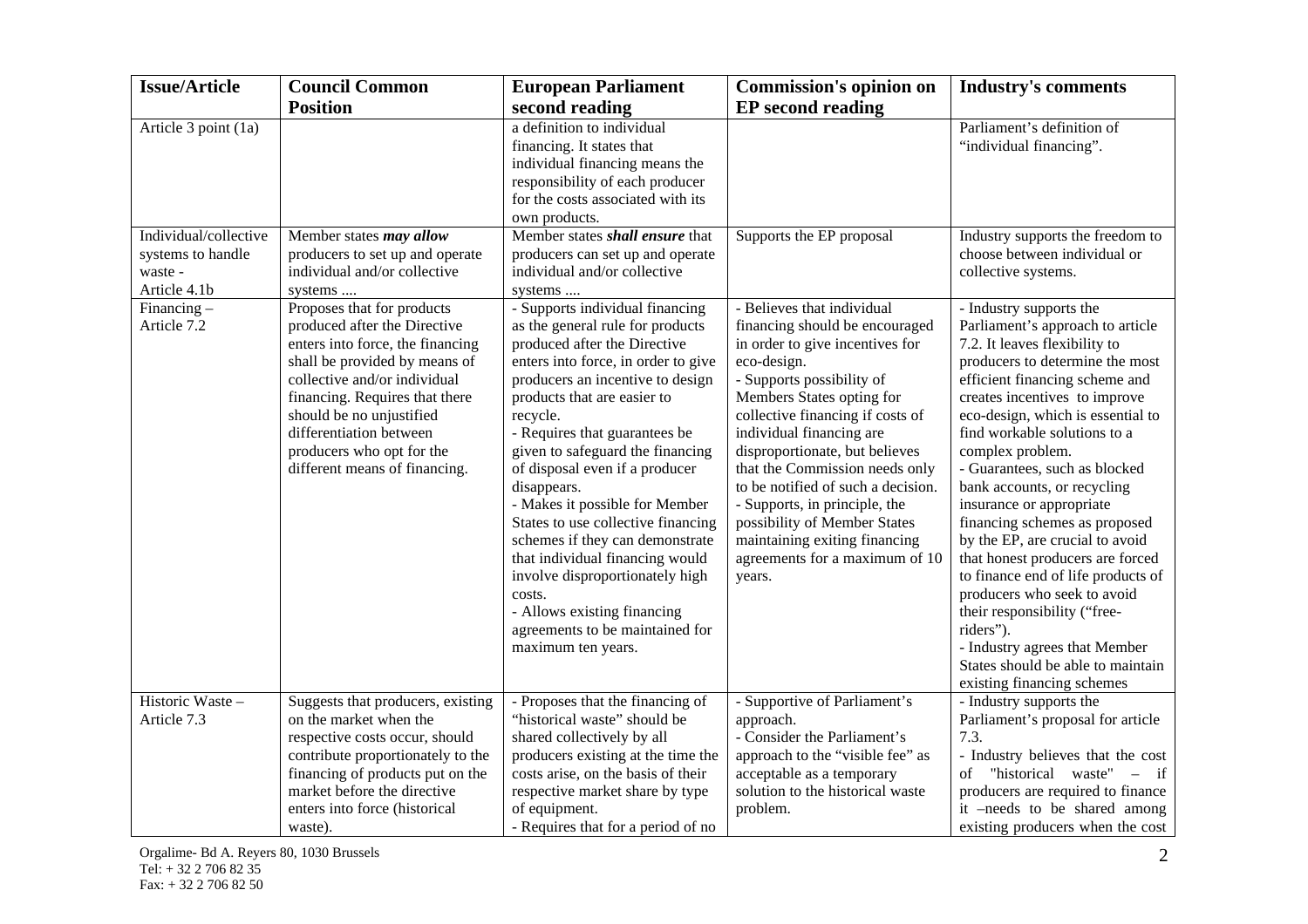| <b>Issue/Article</b>                                  | <b>Council Common</b>                                                                                                                                                                                                                                             | <b>European Parliament</b>                                                                                                                                                                                                                                                                                                                                                                                                                                                                                              | <b>Commission's opinion on</b>                                                                                                | <b>Industry's comments</b>                                                                                                                                                                                                                                                                                                                                                                                                   |
|-------------------------------------------------------|-------------------------------------------------------------------------------------------------------------------------------------------------------------------------------------------------------------------------------------------------------------------|-------------------------------------------------------------------------------------------------------------------------------------------------------------------------------------------------------------------------------------------------------------------------------------------------------------------------------------------------------------------------------------------------------------------------------------------------------------------------------------------------------------------------|-------------------------------------------------------------------------------------------------------------------------------|------------------------------------------------------------------------------------------------------------------------------------------------------------------------------------------------------------------------------------------------------------------------------------------------------------------------------------------------------------------------------------------------------------------------------|
|                                                       | <b>Position</b>                                                                                                                                                                                                                                                   | second reading                                                                                                                                                                                                                                                                                                                                                                                                                                                                                                          | <b>EP</b> second reading                                                                                                      |                                                                                                                                                                                                                                                                                                                                                                                                                              |
|                                                       |                                                                                                                                                                                                                                                                   | longer than ten years after entry<br>into force of directive, producers<br>are allowed, on a voluntary<br>basis, to show on new products<br>the cost of dealing with the<br>historical waste. The costs<br>mentioned must represent the<br>costs incurred.                                                                                                                                                                                                                                                              |                                                                                                                               | occurs and according to their<br>market share.<br>- To cope with the financial<br>burden of historical waste, it is<br>essential that Member States<br>allow producers to temporarily<br>show the costs for the waste<br>"historical<br>management<br>of<br>waste", in addition to the product<br>price at the point of sale.                                                                                                |
| Free riders-<br>Article 7.4                           | For waste produced after the<br>Directive enters into force, the<br>Council proposes making<br>existing producers also<br>responsible for the financing of<br>products from producers that are<br>no longer present on the market<br>or who cannot be identified. | To avoid the problem of orphan<br>products and free-riders the<br>Parliament proposes that<br>producers are required to<br>provide a guarantee when<br>placing a product on the market.<br>Such guarantees could include a<br>recycling insurance, a blocked<br>bank account or participation in<br>financial schemes for the<br>management of WEEE. The<br>Parliament proposes that where<br>an importer cannot provide such<br>a guarantee, a guarantee<br>provision should be charged<br>when products enter the EU. | Accepts the Parliament's<br>approach requiring guarantees                                                                     | Industry supports the<br>Parliament's constructive<br>approach to article 7.4 which<br>aims to limit the existence of<br>free riders. The Council<br>identified a relevant problem,<br>however its proposal would<br>provide an incentive to free-ride,<br>as companies could withdraw<br>from the market before their<br>products become waste in the<br>knowledge that remaining<br>producers would pick up their<br>bill. |
| Register of<br>producers<br>Article 11.1.1            |                                                                                                                                                                                                                                                                   | The Parliament requires Member<br>States to draw up a register of<br>producers.                                                                                                                                                                                                                                                                                                                                                                                                                                         | Accepts this proposal as it will<br>make it easier to check whether<br>the objectives of the Directive<br>are being achieved. | Industry supports the<br>Parliament's proposal.                                                                                                                                                                                                                                                                                                                                                                              |
| Enforcement-<br>Article 14a                           |                                                                                                                                                                                                                                                                   | The Parliament requires that<br>Member States put in place the<br>necessary inspection and<br>monitoring infrastructure to<br>ensure compliance with the<br>Directive.                                                                                                                                                                                                                                                                                                                                                  | Accepts the Parliament's<br>proposal                                                                                          | Industry supports the<br>Parliament's proposal, as it<br>believes that proper enforcement<br>is key to the Directive's success.                                                                                                                                                                                                                                                                                              |
| Treatment Annex-<br>Annex II paragraph<br>2, indent 2 | Requires selective treatment of<br>CFC, HCFC, HFC and HC in<br>insulation foams and                                                                                                                                                                               | Proposes that all gases with<br><b>Global Warming Potentials</b><br>(GWP) above 15 be selectively                                                                                                                                                                                                                                                                                                                                                                                                                       | Supports the Parliament's<br>amendment as it provides<br>incentives for manufacturers to                                      | Industry supports the<br>Parliament's proposal. It would<br>enlarge the scope of recovery to                                                                                                                                                                                                                                                                                                                                 |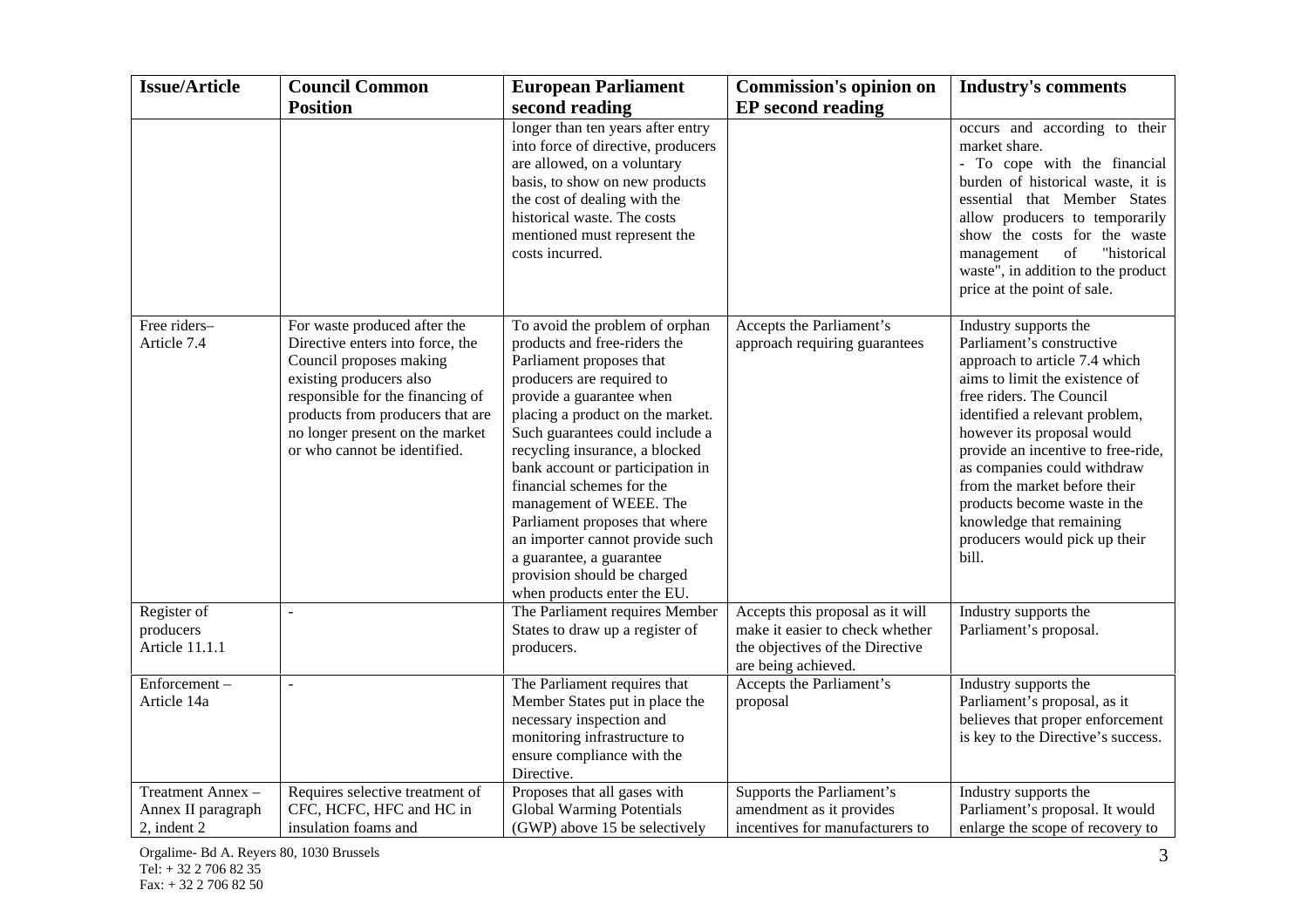| <b>Issue/Article</b> | <b>Council Common</b>  | <b>European Parliament</b> | <b>Commission's opinion on</b> | <b>Industry's comments</b>          |
|----------------------|------------------------|----------------------------|--------------------------------|-------------------------------------|
|                      | <b>Position</b>        | second reading             | <b>EP</b> second reading       |                                     |
|                      | refrigeration circuits | treated.                   | use substances with a GWP      | include gases for purposes other    |
|                      |                        |                            | below 15.                      | than refrigeration. In addition, it |
|                      |                        |                            |                                | would include in the recovery       |
|                      |                        |                            |                                | requirement any ozone depleting     |
|                      |                        |                            |                                | or global warming gas with a        |
|                      |                        |                            |                                | GWP greater than 15.                |
|                      |                        |                            |                                | The Council's wording is            |
|                      |                        |                            |                                | disproportionate and costly for     |
|                      |                        |                            |                                | HC with a global warming            |
|                      |                        |                            |                                | potential below 15. It would        |
|                      |                        |                            |                                | have no noteworthy                  |
|                      |                        |                            |                                | environmental benefit.              |